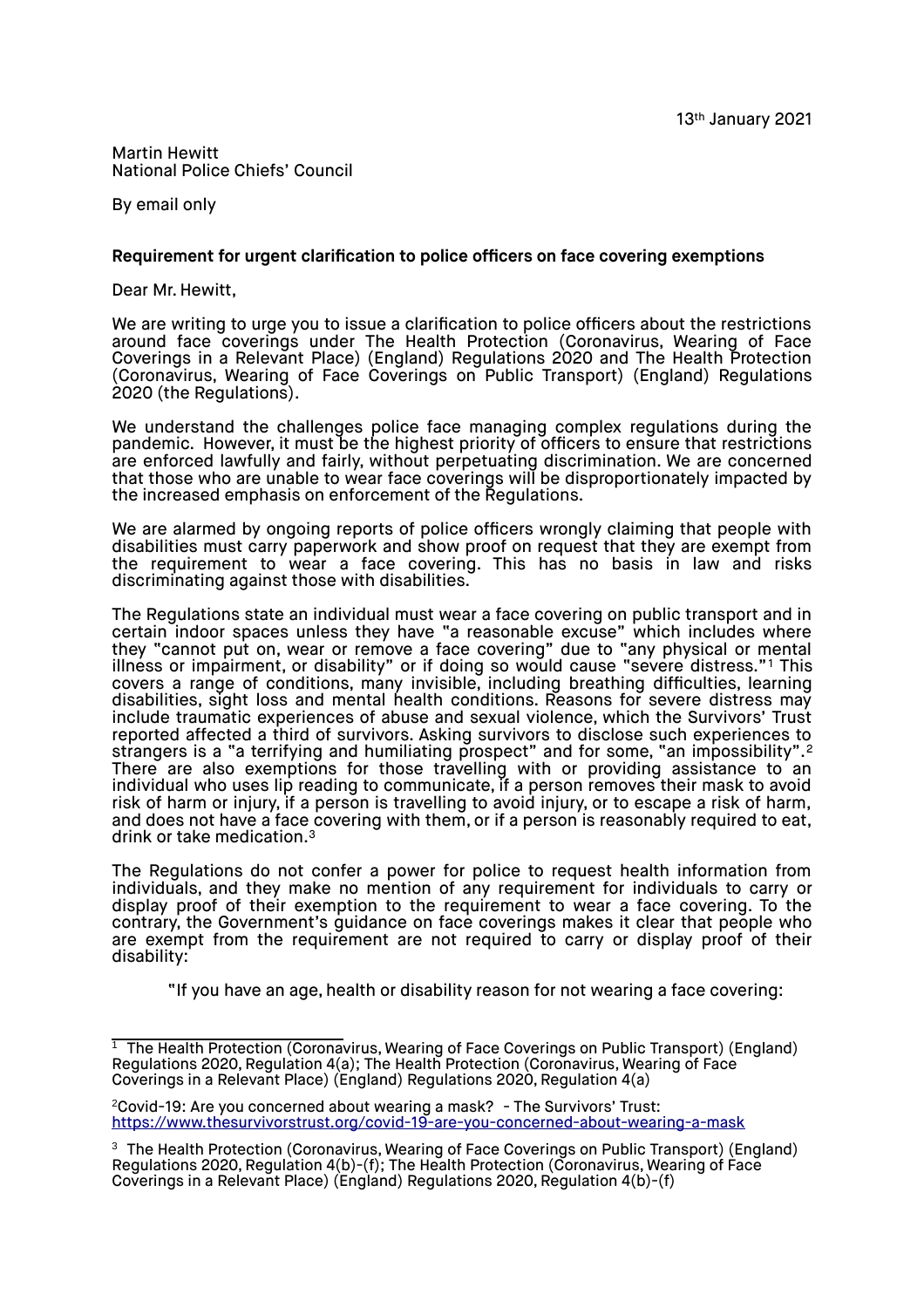- you do not routinely need to show any written evidence of this
- you do not need to show an exemption card" [4](#page-1-0)

Further, the Department for Health and Social Care ran a publicity campaign stating "Remember, you should never challenge anyone for not wearing a face covering. Not all disabilities are visible."[5](#page-1-1) The College of Policing's guidance on the Regulations reminds officers that "they should be sensitive to an individual's confidentiality" when engaging with an individual.[6](#page-1-2)

However, we are still witnessing cases where police officers have demanded paperwork evidencing disabilities and health information from individuals who are unable to wear a face covering.

West Midlands Police Force has been forced to apologise twice for its officers, after an asthmatic man was handcuffed and issued with a Fixed Penalty Notice for failing to supply evidence of his condition[7](#page-1-3) , and another man was escorted out of a supermarket for having no proof of his exemption.<sup>[8](#page-1-4)</sup> However, more recently, police have not apologised for their misunderstandings on this issue.

One police officer was recorded telling an individual that even supplying evidence of a disability would not prevent officers from issuing a Fixed Penalty Notice and instead an individual would have to prove their exemption in court.<sup>[9](#page-1-5)</sup> This is an alarming suggestion that fails to respect both the coronavirus regulations and the Equality Act. Instead of correcting this, West Midlands Police Force issued a statement supporting the officer's actions, stating that the woman provided a "generic document" which was "not specific to her circumstances."<sup>[10](#page-1-6)</sup>

In recent days Ken Marsh, the Chair of the Metropolitan Police Federation, stated on national radio that if someone explained that they were medically exempt from wearing a face covering but lacked paperwork, police should "carry on the enforcement and it's for them to prove. It's very straightforward."[11](#page-1-7) Mr Marsh repeated these comments to Daily Mail, saying 'If you have a medical reason for not wearing a mask, you now have to print

<span id="page-1-4"></span>8 Twitter, 7<sup>th</sup> November 2020:

https://twitter.com/HappyHarryMedia/status/1325014056198172672?s=20

<span id="page-1-5"></span><sup>9</sup> Twitter, Big Brother Watch, 27<sup>th</sup> November 2020: https://twitter.com/BigBrotherWatch/status/1332429838309797890?s=20

<span id="page-1-6"></span>10 West Midlands Police, Twitter, 27th November 2020: https://twitter.com/WMPolice/status/1332398456577650703?s=20

<span id="page-1-7"></span><sup>11</sup> LBC, Twitter, 6th January 2021: https://twitter.com/LBC/status/1346883686646603776?s=20

<span id="page-1-0"></span> $4$  Face coverings: when to wear one, exemptions, and how to make your own – GOV.UK,  $4<sup>th</sup>$ December 2020: https://www.gov.uk/government/publications/face-coverings-when-to-wearone-and-how-to-make-your-own/face-coverings-when-to-wear-one-and-how-to-make-yourown

<span id="page-1-1"></span><sup>5</sup>Department for Health and Social Care, Twitter, 6th December 2020: https://twitter.com/DHSCgovuk/status/1335652729004277762?s=20

<span id="page-1-2"></span> $6$  Policing brief in response to the Health Protection (Coronavirus, Wearing of Face Coverings in a Relevant Place) (England) Regulations 2020 – College of Policing, 24th September 2020: https://paas-s3-broker-prod-lon-6453d964-1d1a-432a-9260-5e0ba7d2fc51.s3.eu-west-2.amazonaws.com/s3fs-public/2020-09/COVID-19-Face-coverings-in-relevant-places-240920.pdf

<span id="page-1-3"></span> $7$  Lidl shopper with asthma fined £200 and claimed he was handcuffed in mask row – Kelly-Ann Mills and Jordan Coussins, the Mirror, 16th November 2020: https://www.mirror.co.uk/news/uknews/lidl-shopper-asthma-fined-200-23018441